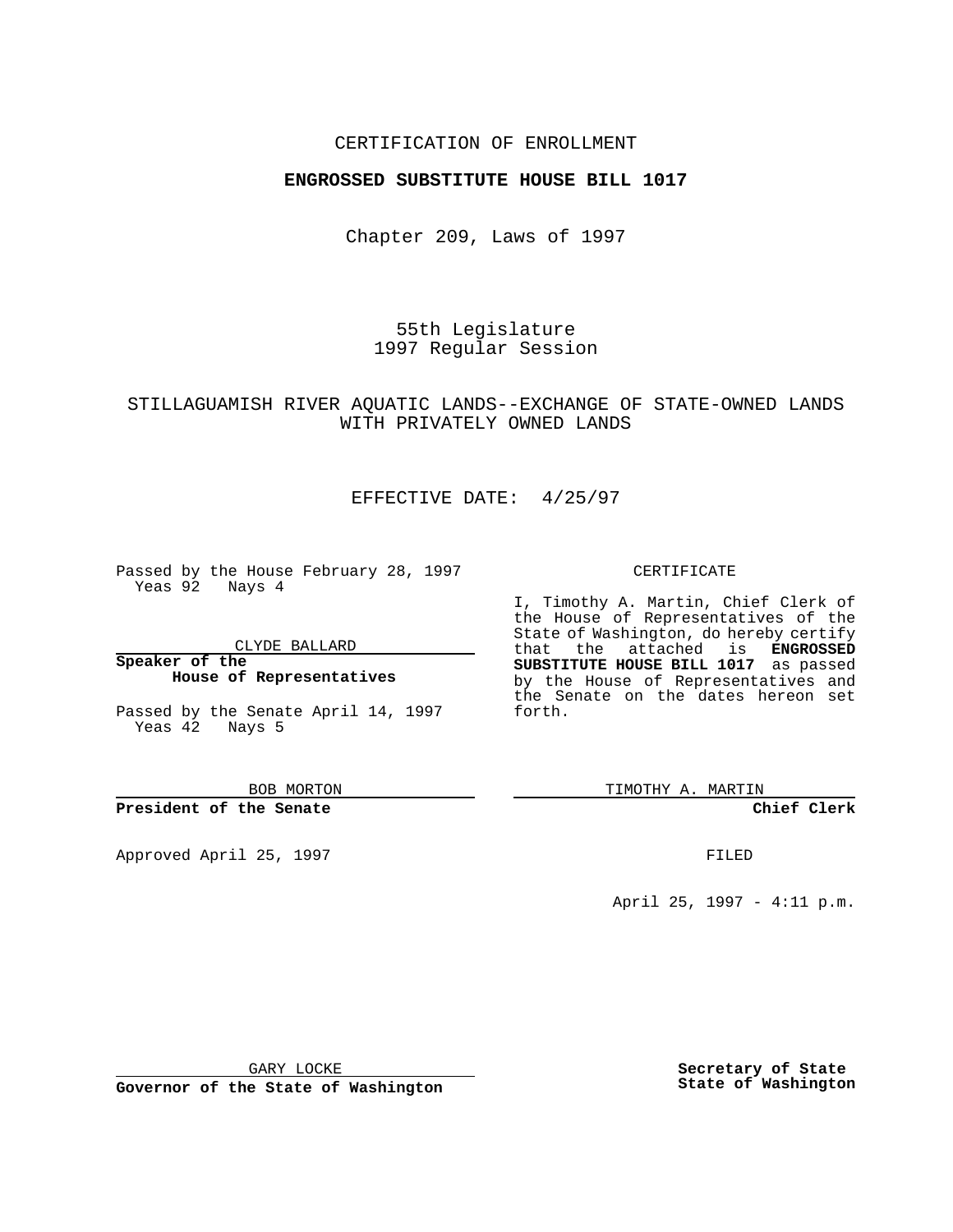# **ENGROSSED SUBSTITUTE HOUSE BILL 1017** \_\_\_\_\_\_\_\_\_\_\_\_\_\_\_\_\_\_\_\_\_\_\_\_\_\_\_\_\_\_\_\_\_\_\_\_\_\_\_\_\_\_\_\_\_\_\_

\_\_\_\_\_\_\_\_\_\_\_\_\_\_\_\_\_\_\_\_\_\_\_\_\_\_\_\_\_\_\_\_\_\_\_\_\_\_\_\_\_\_\_\_\_\_\_

Passed Legislature - 1997 Regular Session

**State of Washington 55th Legislature 1997 Regular Session**

**By** House Committee on Natural Resources (originally sponsored by Representatives Sehlin, Anderson, Koster, Quall, Huff, L. Thomas and Dunn)

Read first time 02/13/97.

 AN ACT Relating to exchanges of state-owned aquatic lands with privately owned lands under the public interest standard; adding a new section to chapter 43.300 RCW; creating new sections; and declaring an emergency.

BE IT ENACTED BY THE LEGISLATURE OF THE STATE OF WASHINGTON:

 NEW SECTION. **Sec. 1.** The legislature finds that the department of fish and wildlife manages a large amount of public land and that the department may have opportunities to improve the quality of its land holdings by participating in an exchange with private landowners or other public entities. The legislature declares that it is in the public interest to allow the department to exchange land with private landowners or with public entities if the exchange would provide significant fish and wildlife habitat or public access to the state's waterways.

 NEW SECTION. **Sec. 2.** (1) Management of the following lands is withdrawn from the department of natural resources and transferred to the department of fish and wildlife: All that portion of the Stillaguamish River abutting Government Lot 2, Section 24, Township 32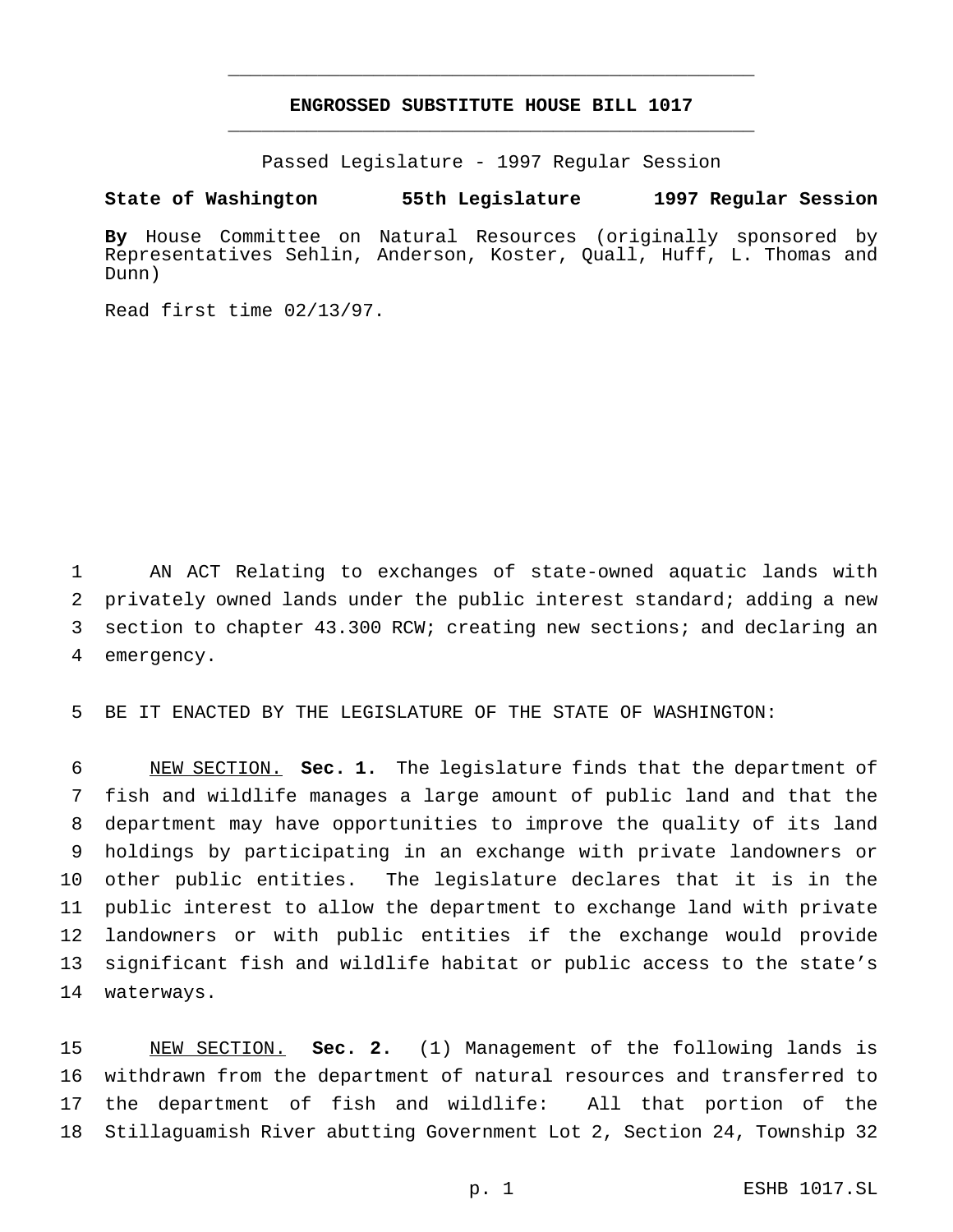North, Range 3 East of the W.M., Snohomish County, Washington, said portion containing four thousand one hundred sixty-six square feet, more or less, and being more particularly described as follows: Commencing at the Southwest corner of Section 24; thence South 88ł 07' 37" East, along the South line of said Section 24, for a distance of 1324.17 feet to the Southwest corner of said Government Lot 2; thence North 62ł 28' 55" East for a distance of 520.07 feet to the intersection of the ordinary high water line with the South line of an existing building, said point being the TRUE POINT OF BEGINNING; thence Easterly along said ordinary high water line for the following courses: North 78ł 03' 17" East a distance of 24.61 feet; North 79ł 37' 55" East a distance of 32.27 feet; North 81ł 07' 53" East a distance of 35.69 feet; North 84ł 24' 41" East a distance of 54.13 feet; North 78ł 29' 25" East a distance of 50.31 feet; South 83ł 22' 40" East a distance of 55.25 feet; South 36ł 49' 43" East a distance of 7.77 feet; South 79ł 10' 14" East a distance of 32.74 feet; South 82ł 08' 20" East a distance of 14.90 feet; North 87ł 25' 52" East a distance of 42.25 feet; North 89ł 41' 06" East a distance of 59.93 feet; South 83ł 55' 42" East a distance of 48.74 feet; South 77ł 22' 30" East a distance of 3.11 feet to its intersection with the Southerly edge of an existing concrete parking structure; thence Westerly, following said Southerly edge for the following courses: South 89ł 05' 53" West a distance of 132.32 feet; North 88ł 39' 21" West a distance of 18.59 feet; North 88ł 39' 10" West a distance of 14.89 feet; North 55ł 10' 20" West a distance of 6.34 feet; North 87ł 42' 58" West a distance of 30.83 feet to its intersection with the Southerly wall of an existing building; thence Westerly, following said Southerly wall for the following courses: North 89ł 46' 21" West a distance of 160.46 feet; South 00ł 13' 39" West a distance of 12.00 feet; North 89ł 41' 55" West a distance of 92.06 feet to the TRUE POINT OF BEGINNING. The department of fish and wildlife has full responsibility for management and control of the tidelands transferred by this section.

 (2) For the purposes of this section, "W.M." means Willamette Meridian.

 NEW SECTION. **Sec. 3.** A new section is added to chapter 43.300 RCW to read as follows: